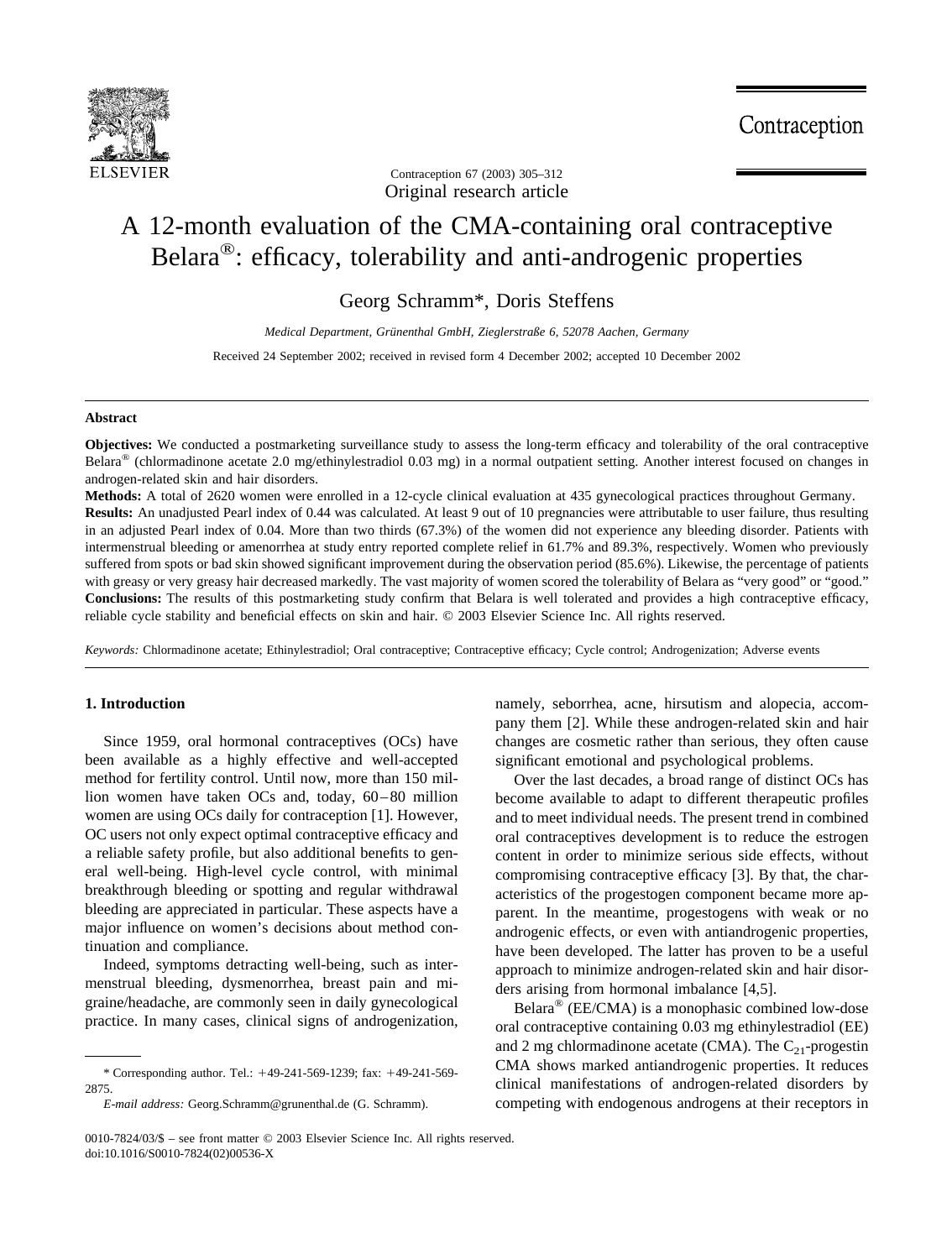the sebaceous gland cells and by inhibiting  $5_{\alpha}$ -reductase type I [\[6–9\].](#page-7-0) The latter converts testosterone to its more active compound, dihydrotestosterone, which, in turn, stimulates the activity of the sebaceous glands [\[10\]](#page-7-0).

CMA and EE have complementary actions in reducing androgen activity [\[6\]](#page-7-0). Along with this, CMA is expected not to interfere with the estrogen-related effects, including both cardiovascular protection [\[11\]](#page-7-0) and antiandrogenic properties [\[12\].](#page-7-0) Thus, the combination of EE and CMA is deemed to be a logical choice not only for contraception, but also for the treatment of androgen-related conditions.

In a multicenter, phase III trial over 24 cycles in 1655 women, Belara was well tolerated and demonstrated remarkable benefits for hair and skin, excellent results for cycle stability and a reliable contraceptive efficacy (adjusted Pearl index of 0.27) [\[12\].](#page-7-0)

Belara has been marketed in Germany since 1999, and there is now a great deal of experience with this low-dose oral contraceptive. To comply with the regulatory guidelines for newly marketed drugs in Germany, postmarketing surveillance studies are required to confirm the results of premarketing clinical trials. As such, the aim of this 12 cycle postmarketing study was to collect further information about the efficacy and tolerability of Belara during longterm routine clinical use. In addition, the influence of Belara on androgen-related disorders was evaluated.

#### **2. Methods**

#### *2.1. Study subjects and design*

This open multicenter observational clinical evaluation was conducted according to the German Drug Law and the quality standards issued by the German Health Authority (1998). The study protocol has been approved by the local Ethics Committees.

Four-hundred and thirty-five office-based gynecologists throughout Germany were involved in the postmarketing study. They were requested to document the intake of Belara (CMA 2 mg/EE 0.03 mg) over a period of 12 menstrual cycles. The observation period was between April 1999 and August 2000. Each gynecologist received study files for documenting data for up to eight women starting on the chlormadinone-containing oral contraceptive. Using a noninterventional design, Belara had to be prescribed according to the discretionary clinical judgement of the gynecologist, with inclusion and exclusion criteria limited to the licensed indications and contraindications (as stated in the prescribing information). Thus, data were only to be documented if patients were planned for a prescription of Belara anyway.

The women were classified as "starters" if they had never used an oral contraceptive before, and as "switchers" if they had changed directly from another brand to Belara or if they reported that they had previously taken another OC. Each woman took one Belara tablet on days 1–21 of the cycle,

followed by a 7-day pill-free interval during which withdrawal bleeding usually occurred before starting the next cycle of treatment.

## *2.2. Evaluation and efficacy criteria*

At baseline, the following parameters were documented: women's age, height and body weight, anamnestical data (tobacco consumption, adiposity, risk factors for the intake of OCs, family history of thromboembolic events), previous OC use, menstrual cycle history (last two cycles before Belara intake) and symptoms (e.g., headache, breast pain, tiredness). All documented symptoms had to be assessed as "mild", "moderate" or "severe." Furthermore, skin and hair type were to be noted on a scale between "very dry" to "very greasy" and, additionally, evaluated as for skin spots and frequency of hair washing. For each woman, the "normal" body weight was assessed by subtracting a value of 100 from the body height, which was expressed in metric terms. A woman was classified overweight if her body weight amounts to 10% above the normal weight and as underweight if the body weight was 20% below the normal weight.

At the end of the observation period, the physicians recorded cycle control (intermenstrual bleeding, intensity of withdrawal bleeding, dysmenorrhea), adverse events and symptoms, regular intake and premature withdrawal of Belara, changes in skin (spots) and hair type (greasiness/dryness, frequency of hair washing), weight change, tolerability and the wish to continue with Belara treatment. The tolerability was scored both by the investigator and the patient as "very good," "good," "medium" or "poor." Each documented complaint, symptom or sign of a disease was called a symptom, irrespective of whether it already occurred before the first dose of Belara intake. Symptoms that increased in intensity during Belara treatment, as well as new symptoms, were classified to be an adverse event. In other words, adverse events represent a subgroup of symptoms. Contraceptive efficacy was evaluated by calculating the Pearl index, which is valid because this is a 12-month study (for longer periods, life-table statistics are required).

## *2.3. Statistical analysis*

The evaluation included all patients who have been prescribed Belara. For women not returning for the final examination after 12 months, at least cycle anomalies, AEs or other symptoms, which occurred during the first cycles of Belara intake, had been documented. If a patient stopped taking Belara before the end of the observation period, the physician recorded the last intake cycle as well as the reason for withdrawal. The documented data were analyzed using descriptive statistics. Metrical results were described by at least minimum, maximum, mean average value, standard deviation, median, 25% and 75% percentile. The Pearl index (PI) was determined by using the following formula: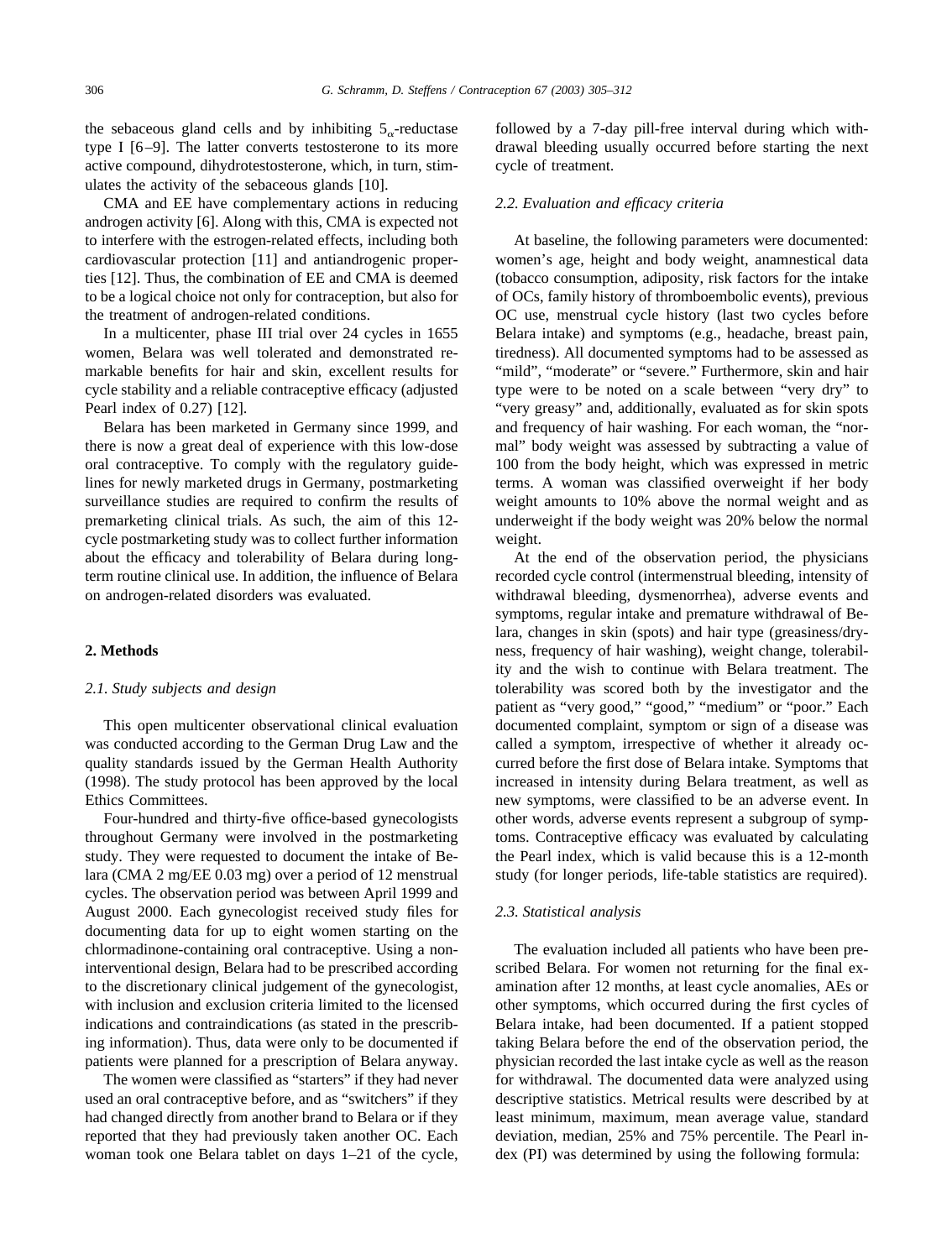Table 1 Clinical characteristics of the study population at baseline

| Clinical characteristics | Number of subjects           |  |  |  |
|--------------------------|------------------------------|--|--|--|
|                          | $(\%$ of total) <sup>a</sup> |  |  |  |
| Withdrawal bleeding      |                              |  |  |  |
| Mild                     | 560 (21.4)                   |  |  |  |
| Normal                   | 1651(63.0)                   |  |  |  |
| Severe                   | 382 (14.6)                   |  |  |  |
| Not stated               | 27(1.0)                      |  |  |  |
| Intermenstrual bleeding  |                              |  |  |  |
| N <sub>0</sub>           | 1777 (67.8)                  |  |  |  |
| Yes                      | 817 (31.2)                   |  |  |  |
| Not stated               | 26(1.0)                      |  |  |  |
| Amenorrhea               |                              |  |  |  |
| N <sub>0</sub>           | 2183 (83.3)                  |  |  |  |
| Yes                      | 400(15.3)                    |  |  |  |
| Not stated               | 37(1.4)                      |  |  |  |
| Dysmenorrhea             |                              |  |  |  |
| N <sub>0</sub>           | 1324 (50.3)                  |  |  |  |
| Mild                     | 879 (33.6)                   |  |  |  |
| Severe                   | 387 (14.8)                   |  |  |  |
| Not stated               | 30(1.2)                      |  |  |  |
| Skin condition           |                              |  |  |  |
| Greasy or very greasy    | 697 (26.6)                   |  |  |  |
| Slightly greasy          | 931 (35.5)                   |  |  |  |
| Normal                   | 647 (24.7)                   |  |  |  |
| Dry                      | 335 (12.8)                   |  |  |  |
| Not stated               | 10(0.4)                      |  |  |  |
| Hair type                |                              |  |  |  |
| Greasy or very greasy    | 1327 (50.6)                  |  |  |  |
| Normal                   | 1083 (41.3)                  |  |  |  |
| Dry                      | 198 (7.6)                    |  |  |  |
| Not stated               | 12(0.5)                      |  |  |  |

 ${}^{a}N = 2620$ ; mean age (years)  $\pm$  SD: 24.5  $\pm$  7.4; range: 13–49 years.

## $PI = \frac{\text{number of pregnancies} \times 1300}{\text{number of two factors of each}}$ number of treatment cycles

The calculation also included the assessment of the corresponding 95% confidence interval (CI). Due to the noninterventional study design, no statistical significance of any differences has been formally analyzed.

## **3. Results**

A total of 2620 patients from 435 gynecological practices took part in the observation study and were treated with Belara for  $\leq 12$  month. The analysis thus encompassed 29,262 cycles of exposure. No patients were excluded from the evaluation.

#### *3.1. Baseline characteristics*

#### *3.1.1. Age, risk factors and previous intake of OCs*

The mean age of the entire study population at baseline was  $24.5 + 7.4$  years (Table 1), with about one quarter of the women aged younger than 19 years, and a further 45% aged 19–28 years. Corresponding to the

weight classification described before, 8.0% of the women were found to be overweight and 33.5% were smokers. Of these, almost two thirds stated a daily consumption of 1–10 cigarettes. Varicosis was observed in 24 patients (0.9%) and a positive family history of thromboembolic diseases was documented in 65 women (2.5%). Venous thromboembolic events (VTEs) occurred in the families of 35 patients (1.3%).

At entry, 36.9% of all women took an oral contraceptive for the first time as part of this observation study (pill "starters"). In comparison, 63.1% changed directly from another pill or used to take OCs in the past (pill "switchers"). Of these, 13.9% switched from Valette®, 12.2% from Diane-35®, 9.1% from Neo-Eunomin®, 5.7% from Microgynon® and 5.4% from Leios®. Other OCs represented  $< 5.0\%$ .

#### *3.1.2. Clinical characteristics*

The clinical characteristics (i.e., menstrual cycle history, skin condition and hair status) are shown in Table 1. About 15% of all women suffered from severe withdrawal bleeding within the last two cycles before taking Belara. More than 30% reported intermenstrual bleeding, and amenorrhea occurred in 15% of the patients. Almost half of the women reported suffering from mild or severe dysmenorrhea.

Other OC-typical complaints were stated by 872 patients (33.3%). Among them, headache/migraine (29.2% of patients with symptoms), breast pain (28.4%), androgenization disorders (26.1%), depression (12%), weight gain (5.8%) and tiredness (5.3%) were documented most commonly. These symptoms were classified as mild in 21%, in 48.0% as moderate, and in 27% as severe. For the remaining 4%, no data were available.

At baseline, 71.2% of all women suffered from spots or bad skin. Greasy skin conditions were found in more than 60% of the patients and approximately half of the women stated their hair type as greasy or very greasy. Likewise, the majority of patients preferred hair washing daily (23.8%) or at least every 2 days (39.0%).

#### *3.2. Contraceptive efficacy*

The study comprised 29,262 cycles in 2620 women. Of these, a total of 10 women became pregnant during the 12-month observation period. Thus, the unadjusted Pearl index was calculated to be 0.4 [95% CI (0.2, 0.8)]. However, intake errors were considered to be responsible for 90% of the undesired pregnancies with at least eight out of nine patients who forgot to take Belara several times. After review, in only one case was a method failure stated as possible, resulting in an adjusted Pearl index of 0.04 [95% CI (0.002, 0.2)].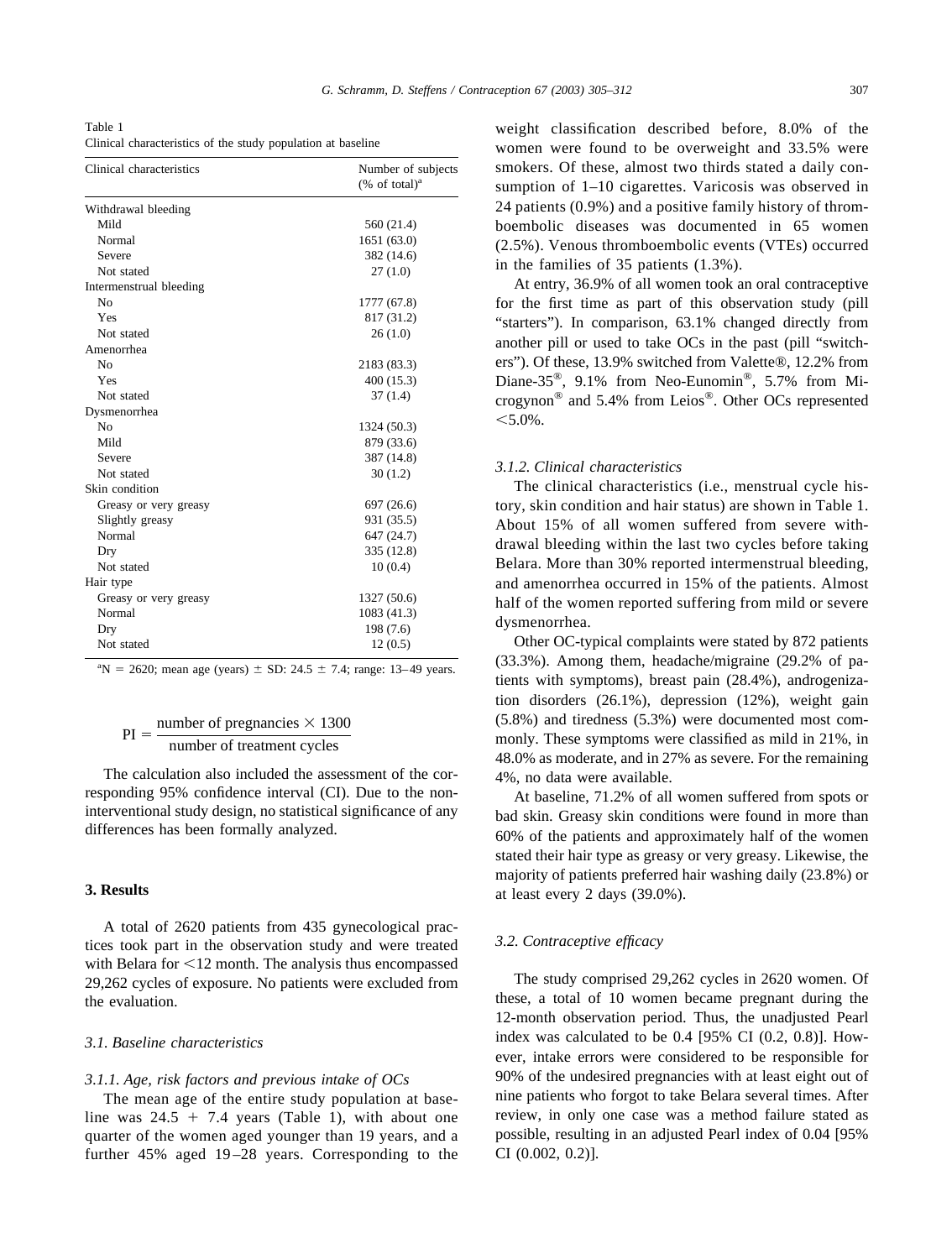

Fig. 1. Menstrual bleeding disorders per cycle during Belara® intake.



## *3.3.1. Menstrual bleeding disorders*

During the intake of Belara, 67.3% of all women did not experience any bleeding disorder. Slight intermenstrual bleeding (spotting), breakthrough bleeding and amenorrhea were documented in 26.6%, 7.1% and 6.4% of the total population, respectively. In women with an initially regular cycle, the rates of menstrual bleeding disorders were always below the average of all patients (spotting: 21%; breakthrough bleeding: 5.7%; amenorrhea: 5.4%). In 81.4% of the patients with absent withdrawal bleeding, it was reported that amenorrhea occurred in only one cycle. Intermenstrual bleeding was most common during the first treatment cycle; thereafter, its incidence decreased substantially (Fig. 1).

In 504 out of 817 patients (61.7%) who suffered from intermenstrual bleeding in the last two cycles before the start of the study, these symptoms were no longer present on Belara intake. Likewise, amenorrhea disappeared in 357 out of 400 women (89.3%) during study treatment. Intermenstrual bleeding and amenorrhea were newly diagnosed in 444 and 121 patients, respectively, corresponding to 25.0% and 5.5% of all patients not suffering from those symptoms before Belara intake.

Menstrual bleeding disorders occurred irrespective of the patient's age. The corresponding incidences ranged between 30.2% (age 19–28) and 34.8% (age  $\le$ 19). However, breakthrough bleeding and amenorrhea were reported more frequently in overweight women (14.4% vs. 6.4% and 9.6% vs. 6.1%, respectively). When analyzed by previous use of oral contraceptives, the overall frequencies of spotting, breakthrough bleeding and amenorrhea were similar in starters and switchers, with differences of 0.5–2.4%. During the first cycle of Belara intake, only the incidence of spotting in pill starters (20.7%) was above those of pill switchers (16.9%). In the further course of the study, this effect leveled out.

#### *3.3.2. Dysmenorrhea*

In 836 out of 1266 patients (66.0%) who suffered from dysmenorrhea in the last two cycles before the use of Belara, this symptom was no longer present during study treatment. On Belara intake, 13.0% of the women reported that dysmenorrhea was reduced, and only 0.7% complained about an increase in intensity. Out of 1324 patients without previous dysmenorrhea, 81 patients (6.1%) experienced this symptom for the first time while taking Belara.

Mild dysmenorrhea occurred more often in pill starters (19.9% vs. 14.7%), whereas severe dysmenorrhea was less frequent in this group compared to pill switchers (0.6% vs. 1.6%).

## *3.4. Effects on skin and hair*

A considerable amount of women (85.6%) who used to suffer from spots or bad skin before taking Belara showed an improvement in these symptoms during the study. Out of the entire study population, a normal skin type was documented in 1678 patients (64.0%) during Belara treatment (baseline: 24.7%). A slightly greasy skin type was found in only 19.5% of the women (baseline: 35.5%). Likewise, the percentage of patients with greasy or very greasy skin decreased substantially from 26.6% at baseline to 2.3% on Belara intake [\(Fig. 2\)](#page-4-0). The rate of dry skin conditions slightly improved to 9.1% (baseline: 12.8%). In patients with normal skin at baseline, no dermatological effects worth mentioning were observed, i.e., the skin type remained unchanged in 90% of the women in this group.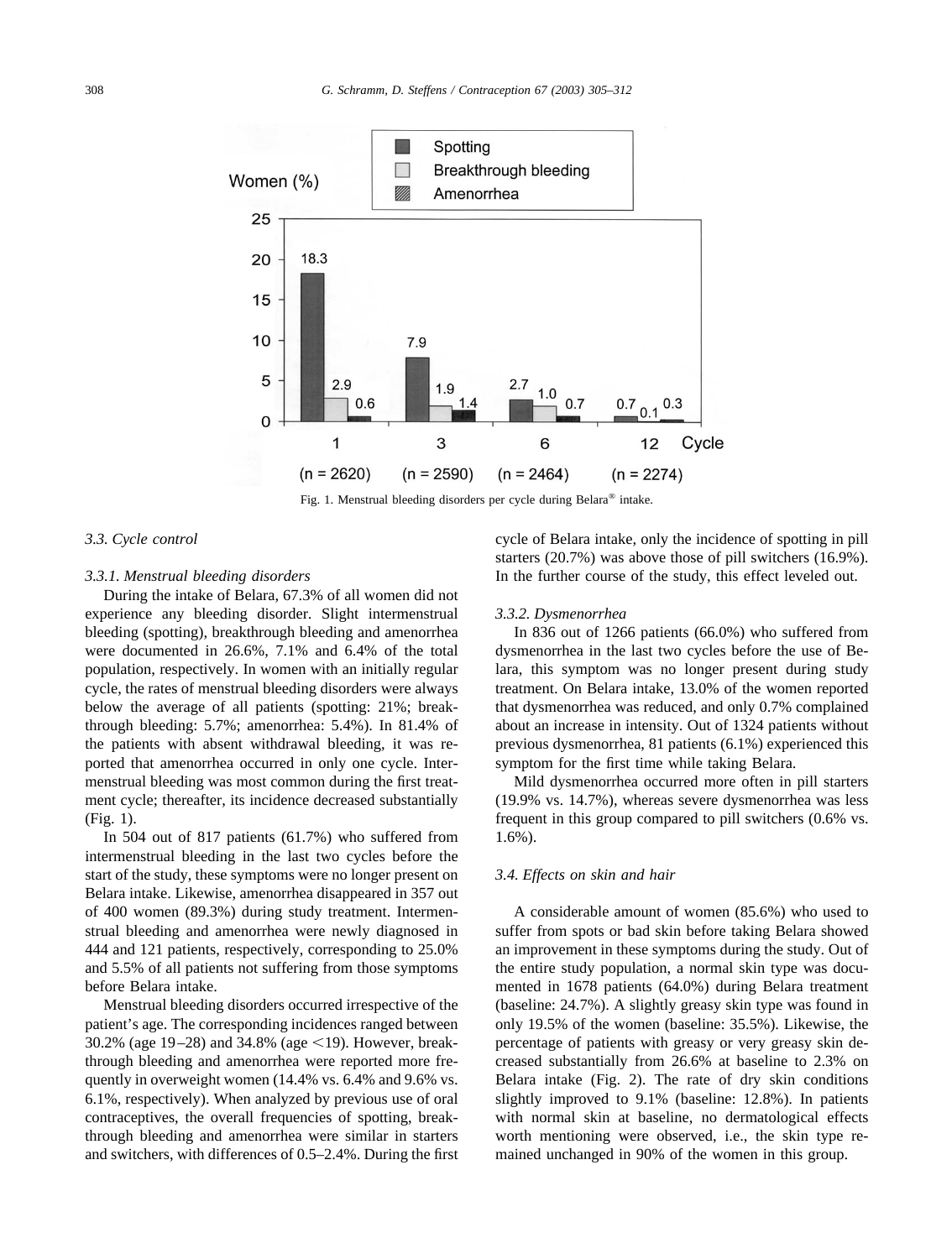<span id="page-4-0"></span>

Fig. 2. Skin condition before and after 12 cycles of Belara® intake.

Beyond the improvement in skin condition, seborrheic characteristics of the hair type were also considerably diminished during Belara treatment. Thus, the percentage of women with greasy or very greasy hair decreased from 50.6% at baseline to 11.7% after 12 cycles of Belara intake. A normal hair type was documented in 2009 patients (76.7%; baseline: 41.3%), while the rate of women with dry hair remained nearly unchanged  $(5.5\%;$  baseline: 7.6%). Along with the reduction in hair greasiness, there was also a decrease in daily hair washes. At baseline, 23.8% of all women preferred to wash their hair daily. After Belara intake, this was still the case for only 10.7% of all study participants.

## *3.5. Tolerability*

#### *3.5.1. Study withdrawal and compliance*

A total of 346 patients (13.2%) stopped taking Belara before the end of the 12-month observation. Of these, 8.7% withdrew prematurely during the first two cycles, 52.3% stopped treatment during cycles 3–6 and 33.8% of the women withdrew during cycles 7–11. For the remaining 5.2%, no details on this point were available. It is important to note that 87 women (3.3% of all study participants) stopped Belara for nonmedical reasons, including 32 women (1.2%) who wanted to become pregnant. However, the main medical reasons for discontinuation of treatment were menstrual irregularities (28.9% of all withdrawals and 3.8% of all participants) and other common complaints during use of an OC, including headaches/migraine, weight gain, signs and symptoms of androgenization and breast pain (33.5% of all discontinuations and 4.4% of all women). It should be noted that 23.7%, 28.6% and 60.0% of the women who withdrew from the observation due to intermenstrual bleeding, amenorrhea and dysmenorrhea, respectively, already suffered from these symptoms before taking Belara.

Compliance data were available for a total of 2375 patients (90.6%). Of these, 205 women (7.8% of all study participants) stated irregularities. The intake mistakes most commonly occurred in the second (22.9%) and third treatment cycle (18.0%). During the further course of the study, the number of intake mistakes continuously decreased. More than half (60.5%) of these women forgot to take Belara once, a further quarter (25.4%) missed Belara intake for several times.

#### *3.5.2. Adverse events*

Beyond bleeding disorders and dysmenorrhea, 301 patients (11.5%) experienced further new symptoms or further symptoms with increased intensity (adverse events) during study treatment (Table 2). In 85.4% of the women with new or intensified symptoms, only one adverse event was found, whereas 13.0% and 1.7% recorded two and three different adverse events, respectively. However, with longer duration of Belara intake, the occurrence of adverse events became

| $\sim$<br><br>۰. |  |
|------------------|--|
|------------------|--|

| Incidence of adverse events <sup>a</sup> during Belara <sup>®</sup> intake (n = 2620) |  |  |  |  |  |  |  |
|---------------------------------------------------------------------------------------|--|--|--|--|--|--|--|
|---------------------------------------------------------------------------------------|--|--|--|--|--|--|--|

| Number of patients<br>% of total |  |  |  |
|----------------------------------|--|--|--|
| 120(4.6)                         |  |  |  |
| 72(2.7)                          |  |  |  |
| 23(0.9)                          |  |  |  |
| 23(0.9)                          |  |  |  |
| 21(0.8)                          |  |  |  |
| 16(0.6)                          |  |  |  |
| (< 0.5)                          |  |  |  |
|                                  |  |  |  |

<sup>a</sup> An adverse event is defined as a symptom that newly occurred or intensified during the observation period.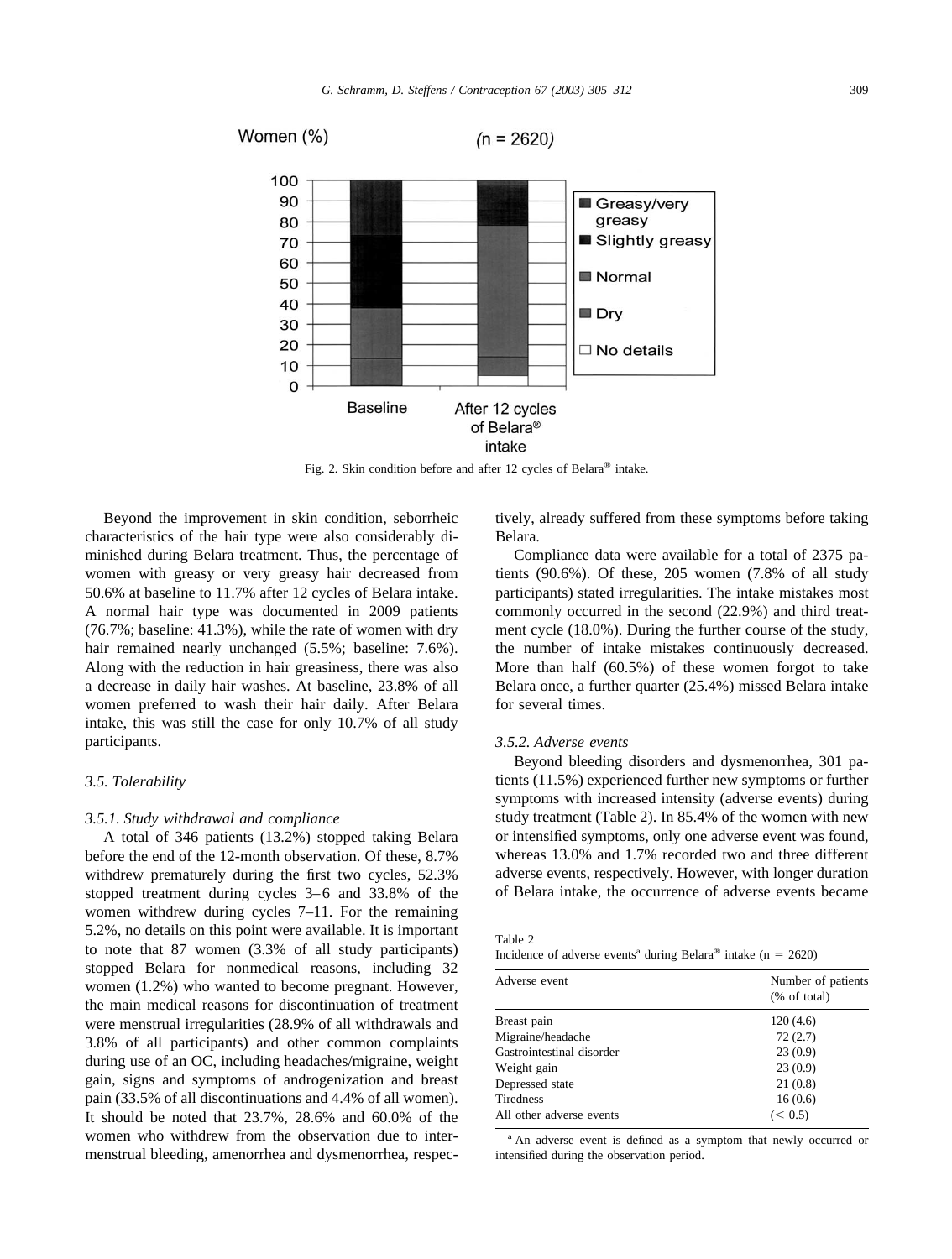Table 3 Weight changes after 12 cycles of Belara® intake vs. age

| Weight            | % Women                      |                           |                          |                              |  |  |
|-------------------|------------------------------|---------------------------|--------------------------|------------------------------|--|--|
|                   | Age $\leq$ 19<br>$(n = 672)$ | Age 19-28<br>$(n = 1184)$ | Age 29-38<br>$(n = 622)$ | Age $\geq$ 39<br>$(n = 124)$ |  |  |
| Loss > 2 kg       | 3.0                          | 5.5                       | 5.6                      | 2.4                          |  |  |
| Loss $1-2$ kg     | 15.8                         | 21.7                      | 21.4                     | 16.9                         |  |  |
| Unchanged         | 25.2                         | 25.3                      | 23.6                     | 24.2                         |  |  |
| Increase $1-2$ kg | 37.8                         | 31.4                      | 33.3                     | 43.6                         |  |  |
| Increase $>2$ kg  | 13.4                         | 7.4                       | 7.1                      | 6.4                          |  |  |
| Not stated        | 4.9                          | 8.7                       | 9.0                      | 6.4                          |  |  |

less frequent. It was reported that 113 adverse events (32.3%; pill starters: 43.2%; pill switchers: 27.2%) were evaluated as mild, 34.6% as moderate and a severe intensity was stated for only 82 adverse events (23.4%; pill starters: 16.2%; pill switchers: 26.8%). For the remaining 34 adverse events (9.7%), details were missing.

The vast majority of women (78.8%) did not experience major weight changes during Belara treatment, i.e., loss or increase in weight of more than 2 kg. Further details on this point are shown in Table 3.

At the end of the eighth intake cycle, one case of venous thromboembolism (thrombosis in the left thigh) was discovered, leading to premature withdrawal of Belara. Nevertheless, no serious adverse event had been documented during the 12-month observation period.

## *3.5.3. Changes of symptoms on Belara intake*

Migraine/headache, breast pain and depressed state are common complaints in daily gynecological practice. Most of the women suffering from at least one of these symptoms prior to study treatment reported that those complaints disappeared during Belara treatment (Fig. 3).

## *3.5.4. General assessment of tolerability*

At the end of the observation period, the overall tolerability of Belara was scored both by the investigator and the patient as "very good," "good," "medium" or "poor." As a result, almost 85% of the women and more than 90% of the investigators stated the tolerability to be "very good" or "good" ("very good": patients 50.3%, investigators 56.3%; "good": patients 34.5%, investigators 34.6%). Only a few women and investigators assessed the tolerability to be moderate (patients: 5.9%; investigators: 4.8%) or poor (patients: 4.4%; investigators: 1.4%). For the remaining 4.9% of patients (investigators: 2.9%), no data were available. Correspondingly, 76.4% of the women expressed the definite wish to continue with Belara treatment even after completion of the 12-month observation period.

## **4. Discussion**

This 12-cycle observational evaluation provides efficacy and tolerability data on the long-term everyday use of chlormadinone acetate 2.0 mg/ethinylestradiol 0.03 mg (Belara). The study population profile (starters and switchers, age distribution, proportion of smokers and nonsmokers) was generally typical of oral contraceptive users in Germany. This is important to obtain a reliable picture of the general female Belara user. A noninterventional design was used, thus reflecting routine gynecological practice.



Fig. 3. Changes in depressed state, breast pain and migraine/headache after 12 cycles with Belara® treatment.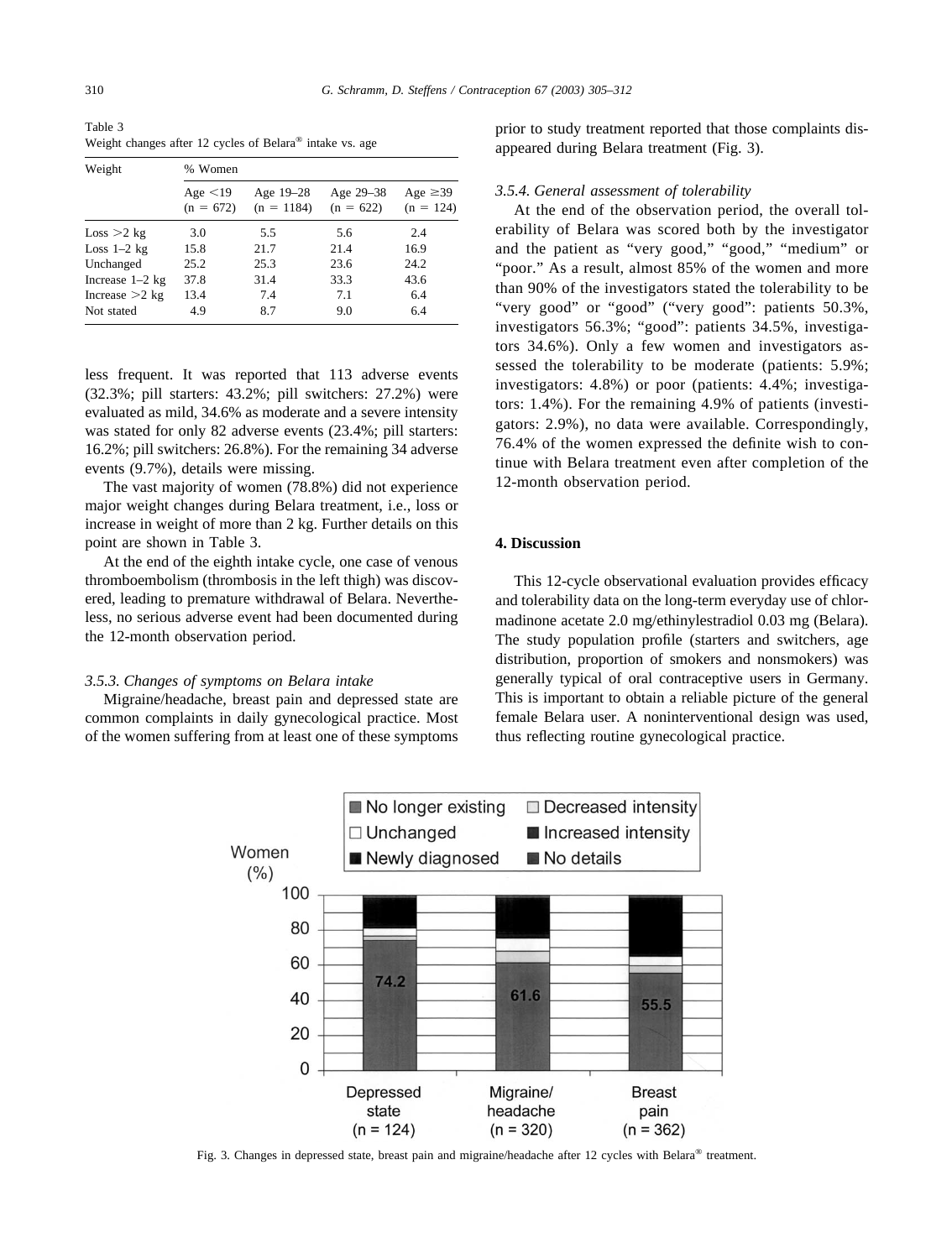#### *4.1. Contraceptive efficacy*

The Pearl index—the number of pregnancies per 100 women-years of treatment—is a standard way of calculating the efficacy of contraceptives. This long-term postmarketing study confirms the reliable contraceptive efficacy of Belara, as evidenced by the unadjusted Pearl index of 0.44. However, 9 out of 10 pregnancies can be considered as user failures (noncompliance with recommendations for OC use), resulting in an adjusted Pearl index of 0.04. The contraceptive efficacy of Belara as measured by the Pearl index compares favorably to that of other OCs containing 0.03–0.035 mg EE, which have reported Pearl indices between 0 and 1.2 [\[13–16\]](#page-7-0).

## *4.2. Effects on androgen-related disorders*

A common complaint in daily gynecological practice are androgen-related disorders. Since hormonal imbalance is a key factor in the etiology of androgen-related skin and hair changes, OCs with anti-androgenic properties have proved to be a useful approach to minimize these effects [\[4,5\].](#page-7-0) The majority of women suffering from acne show a two- to threefold elevated activity of  $5_{\alpha}$ -reductase type I [\[17\]](#page-7-0). The latter converts testosterone into its more active compound, dihydrotestosterone, which stimulates the sebaceous glands. The CMA present in Belara is an inhibitor of  $5<sub>o</sub>$ -reductase type I and binds competitively with androgens thus downregulating the number of androgen receptors [\[7,8\]](#page-7-0). Indeed, several publications have documented positive effects of CMA on clinical manifestations of acne, seborrhea, alopecia and hirsutism [\[4,7,8\].](#page-7-0) The beneficial effects of CMA are supplemented by the EE component. EE reduces ovarian and adrenal synthesis of androgens and androgen precursors [\[18–20\]](#page-7-0) and increases testosterone-binding SHBG (sex hormone-binding globuline) as well, thus leading to a reduced amount of free, biologically active testosterone [\[21\].](#page-7-0) In contrast to other progestogens derived from the 19-nortestosterone series, CMA does not counteract the favorable estrogenic influence [\[22\].](#page-7-0)

As expected, the results of the present observation confirm the pronounced anti-androgenic properties of the CMA-containing OC Belara. More than 80% of all women with skin problems prior to the study reported substantial beneficial effects during Belara treatment. Likewise, the number of women with greasy or very greasy hair decreased by more than 75% after 12 cycles of Belara intake. Worret and colleagues compared the efficacy of EE/CMA (Belara) with a levonorgestrel (LNG)-containing combined OC (Microgynon) for the treatment of mild to moderate papulopustular acne of the face [\[23\]](#page-7-0). From study admission to cycle 12, deterioration rates of comedonal acne were significantly higher in the EE/LNG (9.1%) than in the EE/CMA group (2.8%), thus underscoring the anti-androgenic benefits of Belara as well.

#### *4.3. Cycle control*

Adequate cycle control is an important factor for the acceptance of an oral contraceptive, and problems with cycle control are probably the single most important reason for OC discontinuation [\[24\].](#page-7-0) More than 60% and almost 90% of the women who previously experienced intermenstrual bleeding or amenorrhea, respectively, reported that these symptoms completely disappeared on Belara intake. Out of the total study population, more than two thirds of all patients did not experience any bleeding disorder during the observation period. For the remaining patients, a consistent reduction in the prevalence of bleeding problems has been demonstrated with continued Belara use. These data are comparable to other published results with monophasic OCs [\[25–27\]](#page-7-0).

Dysmenorrhea is a further common menstrual cycle disturbance causing discomfort in women. In almost two thirds of all patients who previously suffered from dysmenorrhea, this symptom was no longer present during Belara treatment. Studies have shown that about 60% of all teenage girls report dysmenorrhea and up to 14% miss school days because of this kind of complaint [\[28\].](#page-7-0) Women and adolescent girls may benefit from that reduction in symptoms of dysmenorrhea when taking the oral contraceptive Belara, allowing a more normal lifestyle.

#### *4.4. Adverse events*

Adverse events commonly associated with OCs, such as breast tenderness, migraine/headache, depressed state, tiredness, weight gain and gastrointestinal disorders, are often likely to prompt premature OC discontinuation [\[24\]](#page-7-0). In the course of the postmarketing study, only 15% of all women experienced at least one of these disorders as a new complaint or as a symptom with increased intensity. It is important to note that the frequency of these adverse events decreased with the duration of Belara use. Among those women who experienced migraine/headache, breast pain or a depressed state previously to the study, these complaints even disappeared or improved in well over two-thirds of them on Belara intake. Weight gain is another matter of considerable concern to oral contraceptive users. In the vast majority of women, Belara produced no or only small changes in weight. Correspondingly, Zahradnik and colleagues reported that the CMA-containing OC has no appreciable impact on appetite [\[12\]](#page-7-0).

Among other reasons, the increased risk of VTE with higher doses of EE has contributed to the trend of lowering the concentration of EE in OCs. Indeed, the risk for VTEs has decreased with decreasing doses of hormones in OCs. For VTEs, the observed relative risk was reported to be lower with OCs containing  $\leq 0.05$  mg of EE compared to OCs containing  $\geq 0.05$  mg of EE [\[29,30\]](#page-7-0). In the present observation, only one case of thrombosis in the left thigh occurred, leading to premature withdrawal of Belara. The